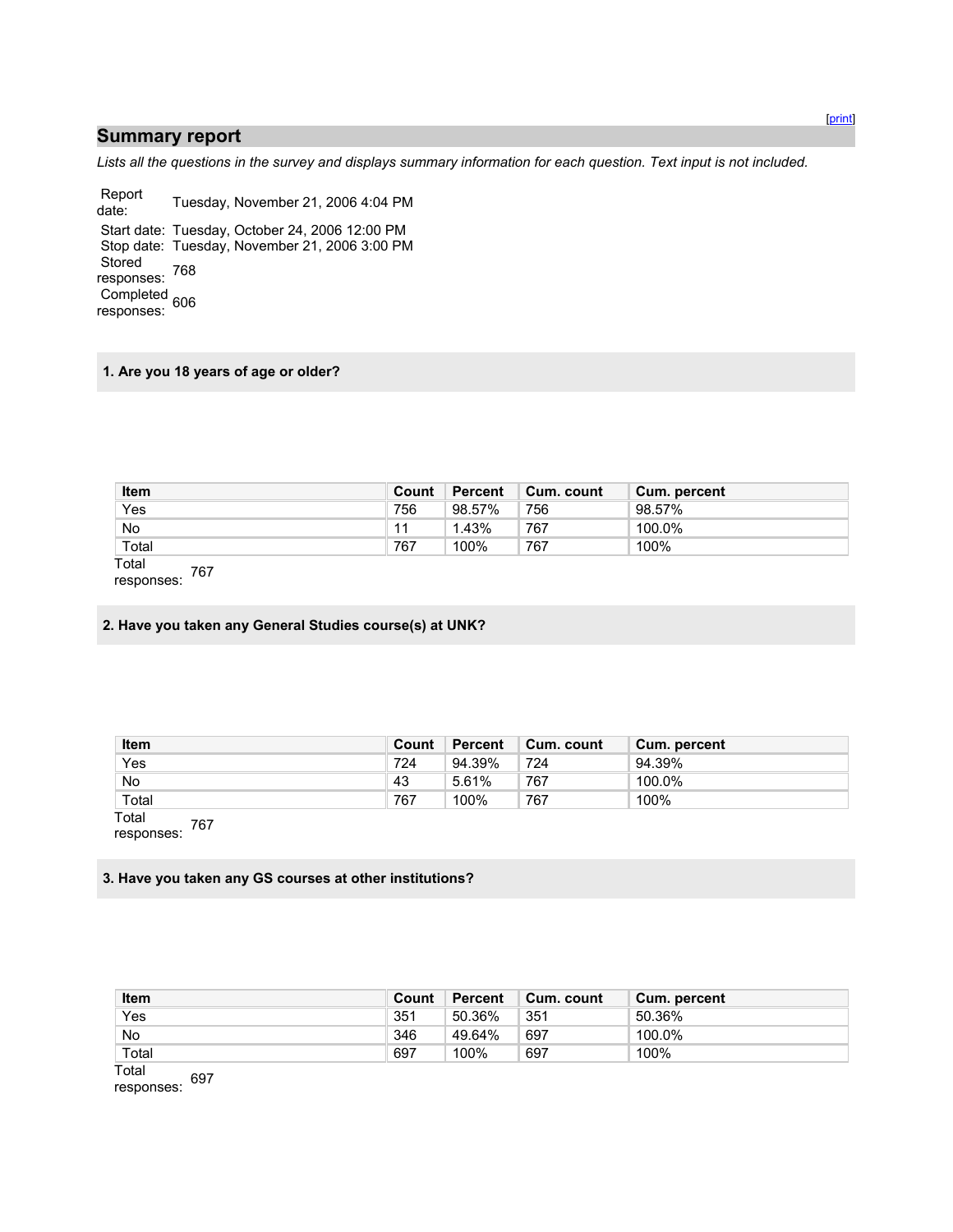# **4. How many GS courses have you taken at UNK?**

| <b>Item</b>             | Count | Percent | Cum. count | Cum. percent |
|-------------------------|-------|---------|------------|--------------|
| $1-5$                   | 251   | 35.96%  | 251        | 35.96%       |
| $6 - 10$                | 117   | 16.76%  | 368        | 52.72%       |
| $11 - 16$               | 141   | 20.2%   | 509        | 72.92%       |
| all GS courses finished | 189   | 27.08%  | 698        | 100.0%       |
| Total                   | 698   | 100%    | 698        | 100%         |

Total responses: 698

# **5. In what department is your major (if decided)?**

| Item                                                    | Count          | <b>Percent</b> | Cum. count | Cum. percent |
|---------------------------------------------------------|----------------|----------------|------------|--------------|
| Accounting/Finance                                      | 28             | 4.01%          | 28         | 4.01%        |
| Art/Art History                                         | 16             | 2.29%          | 44         | 6.3%         |
| Biology                                                 | 28             | 4.01%          | 72         | 10.32%       |
| <b>Business Administration/Business</b>                 | 58             | 8.31%          | 130        | 18.62%       |
| Education                                               |                |                |            |              |
| Chemistry                                               | 18             | 2.58%          | 148        | 21.2%        |
| <b>Communication Disorders</b>                          | 7              | 1.0%           | 155        | 22.21%       |
| Communications                                          | 27             | 3.87%          | 182        | 26.07%       |
| Computer Science and Information<br>Systems             | 18             | 2.58%          | 200        | 28.65%       |
| Counseling and School Psychology                        | $\overline{2}$ | 0.29%          | 202        | 28.94%       |
| <b>Criminal Justice</b>                                 | 28             | 4.01%          | 230        | 32.95%       |
| Economics                                               | $\overline{2}$ | 0.29%          | 232        | 33.24%       |
| English                                                 | 13             | 1.86%          | 245        | 35.1%        |
| Family Studies and Interior Design                      | 20             | 2.87%          | 265        | 37.97%       |
| Geography and Earth Sciences                            | 3              | 0.43%          | 268        | 38.4%        |
| Health/Physical Education/and Leisure<br><b>Studies</b> | 27             | 3.87%          | 295        | 42.26%       |
| <b>Health Science Programs</b>                          | 39             | 5.59%          | 334        | 47.85%       |
| History                                                 | 10             | 1.43%          | 344        | 49.28%       |
| Industrial Technology                                   | 36             | 5.16%          | 380        | 54.44%       |
| Management/Marketing                                    | 13             | 1.86%          | 393        | 56.3%        |
| <b>Mathematics and Statistics</b>                       | 12             | 1.72%          | 405        | 58.02%       |
| Modern Languages                                        | $\overline{7}$ | 1.0%           | 412        | 59.03%       |
| Music and Performing Arts                               | 18             | 2.58%          | 430        | 61.6%        |
| Philosophy                                              | 4              | 0.57%          | 434        | 62.18%       |
| Physics and Physical Science                            | 3              | 0.43%          | 437        | 62.61%       |
| <b>Political Science</b>                                | 14             | 2.01%          | 451        | 64.61%       |
| Pre-nursing                                             | 20             | 2.87%          | 471        | 67.48%       |
| Psychology                                              | 41             | 5.87%          | 512        | 73.35%       |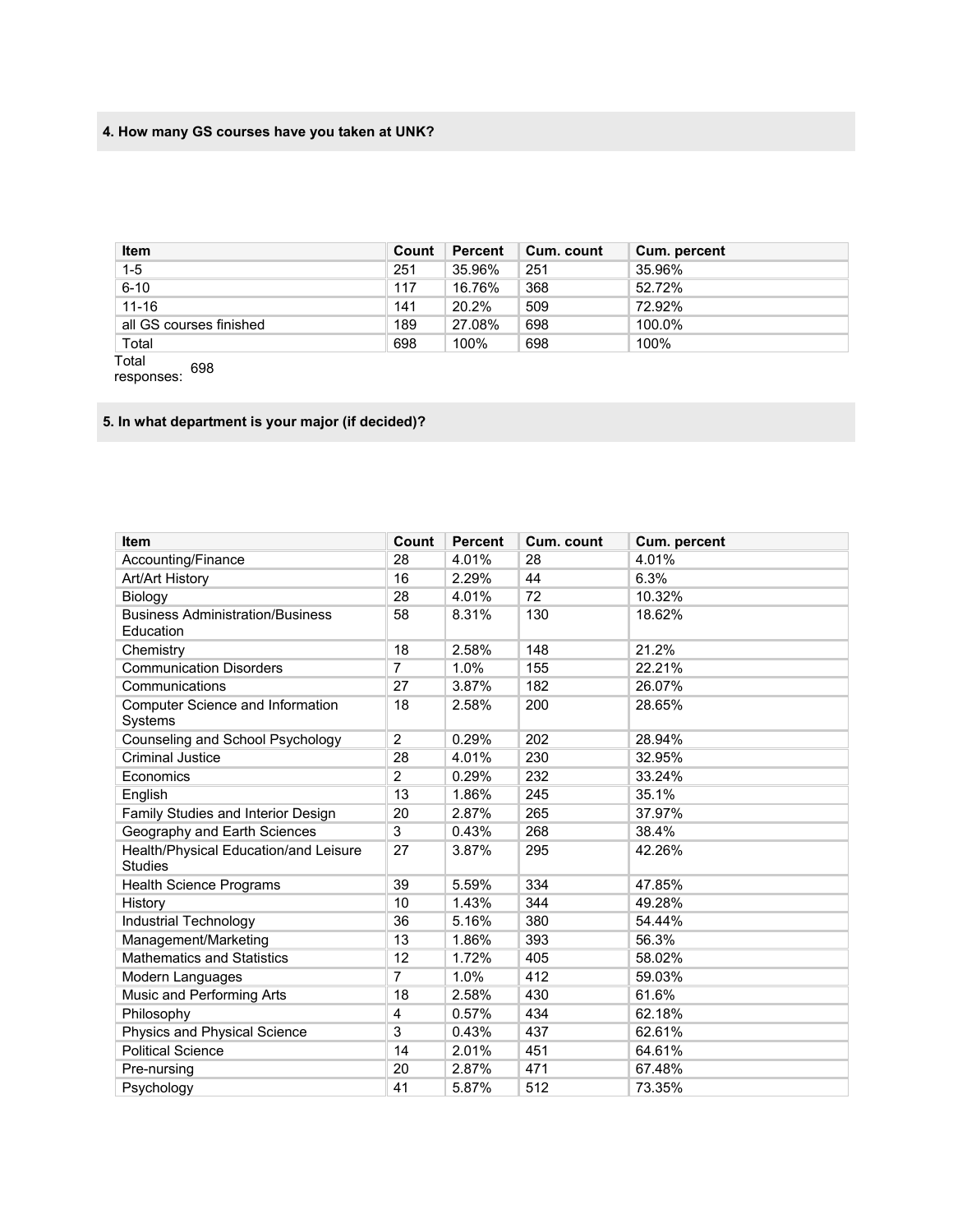| Sociology and Social Work | 15  | 2.15%  | 527 | 75.5%  |  |
|---------------------------|-----|--------|-----|--------|--|
| <b>Teacher Education</b>  | 109 | 15.62% | 636 | 91.12% |  |
| Other, not listed above   | 17  | 2.44%  | 653 | 93.55% |  |
| Undecided                 | 45  | 6.45%  | 698 | 100.0% |  |
| Total                     | 698 | 100%   | 698 | 100%   |  |
| Total<br><b>GOQ</b>       |     |        |     |        |  |

responses: 698

### **6. If taking a GS course(s) helped you to select a major, when did this occur?**

| <b>Item</b>                  | Count | <b>Percent</b> | Cum. count | Cum. percent |
|------------------------------|-------|----------------|------------|--------------|
| First semester               | 110   | 15.8%          | 110        | 15.8%        |
| Second Semester              | 34    | 4.89%          | 144        | 20.69%       |
| Third semester               | 34    | 4.89%          | 178        | 25.57%       |
| Fourth semester              | 10    | 1.44%          | 188        | 27.01%       |
| Third year                   | 12    | 1.72%          | 200        | 28.74%       |
| Fourth year                  | 3     | 0.43%          | 203        | 29.17%       |
| GS did not help in selection | 493   | 70.83%         | 696        | 100.0%       |
| Total                        | 696   | 100%           | 696        | 100%         |
| Total<br>coc.                |       |                |            |              |

responses: 696

# **7. What is your current classification status?**

| <b>Item</b> | Count | Percent | Cum. count | Cum. percent |
|-------------|-------|---------|------------|--------------|
| Freshman    | 174   | 25.0%   | 174        | 25.0%        |
| Sophomore   | 167   | 23.99%  | 341        | 48.99%       |
| Junior      | 151   | 21.7%   | 492        | 70.69%       |
| Senior      | 204   | 29.31%  | 696        | 100.0%       |
| Total       | 696   | 100%    | 696        | 100%         |

Total responses: 696

#### **8. Purpose**

| The GS            |  | $\ddot{\phantom{1}}$ | э | <b>The</b>    | Don't | Total |
|-------------------|--|----------------------|---|---------------|-------|-------|
| <b>Program</b> is |  |                      |   | purposes Know |       |       |
| characterized     |  |                      |   | of the GS     |       |       |
| by an absence     |  |                      |   | Program       |       |       |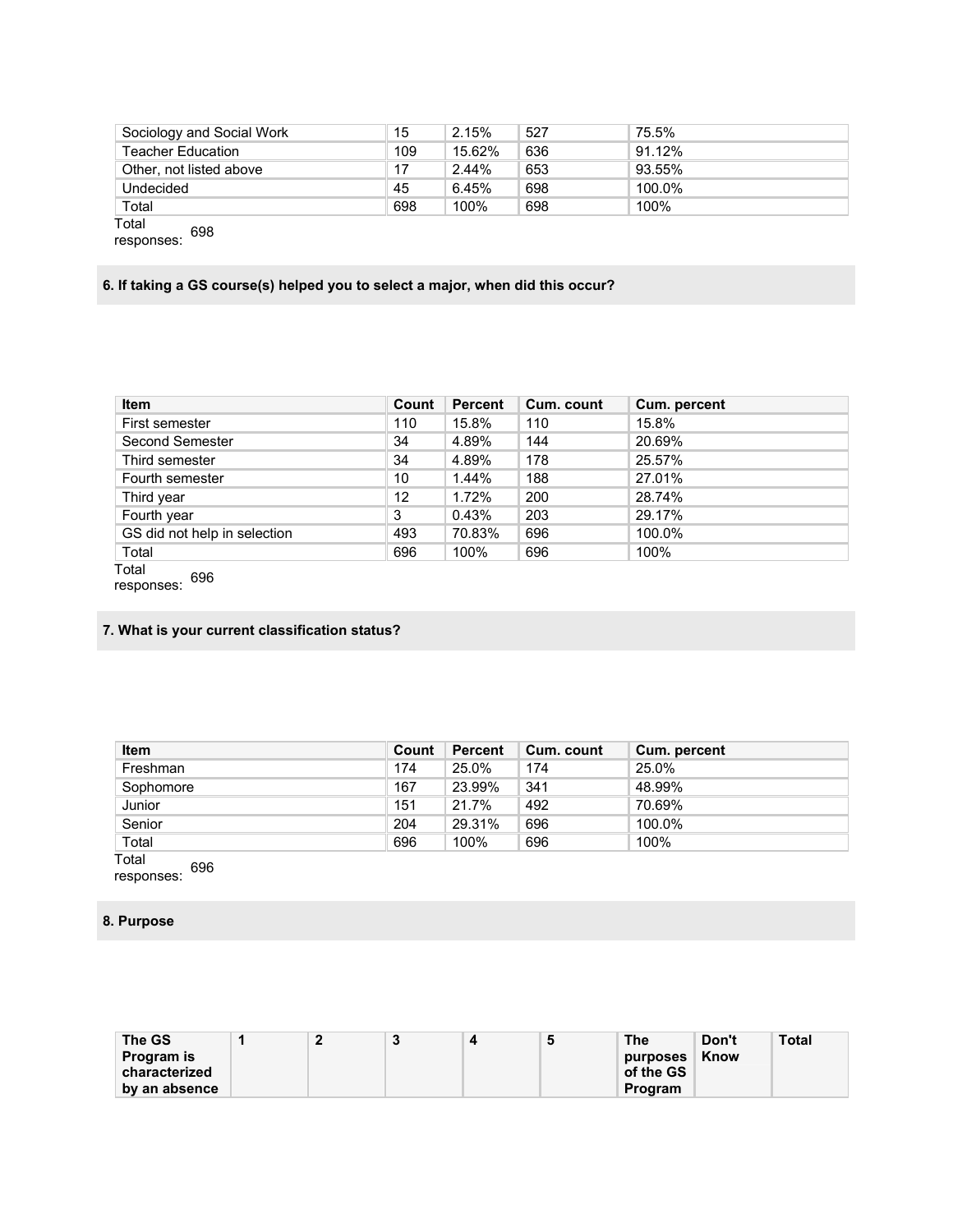| of clarity about<br>the purpose of<br>the program. |        |        |        |        |        | are<br>explicit,<br>and clear<br>for both<br>the<br>students<br>and<br>faculty. |        |      |
|----------------------------------------------------|--------|--------|--------|--------|--------|---------------------------------------------------------------------------------|--------|------|
| Count                                              | 65     | 112    | 189    | 128    | 48     |                                                                                 | 30     | 572  |
| <b>Percent</b>                                     | 11.36% | 19.58% | 33.04% | 22.38% | 8.39%  |                                                                                 | 5.24%  | 100% |
| Cum. count                                         | 65     | 177    | 366    | 494    | 542    |                                                                                 | 572    | 572  |
| Cum. percent                                       | 11.36% | 30.94% | 63.99% | 86.36% | 94.76% |                                                                                 | 100.0% | 100% |
| Cum. sum                                           | 65     | 289    | 856    | 1368   | 1608   |                                                                                 | -      | 1608 |

Average  $\frac{2.97}{ }$ 

Median: 0.0

**9. Goals** 

| The GS<br>Program is<br>expressed<br>primarily as a<br>list of courses<br>that students<br>must take. | 1      | $\mathbf{2}$ | 3      | 4      | 5     | The GS<br>Program is<br>expressed<br>primarily as a<br>set of goals<br>for student<br>learning and<br>development. | Don't<br>Know            | <b>Total</b> |
|-------------------------------------------------------------------------------------------------------|--------|--------------|--------|--------|-------|--------------------------------------------------------------------------------------------------------------------|--------------------------|--------------|
| Count                                                                                                 | 222    | 139          | 105    | 64     | 34    |                                                                                                                    | 8                        | 572          |
| <b>Percent</b>                                                                                        | 38.81% | 24.3%        | 18.36% | 11.19% | 5.94% |                                                                                                                    | 1.4%                     | 100%         |
| Cum. count                                                                                            | 222    | 361          | 466    | 530    | 564   |                                                                                                                    | 572                      | 572          |
| Cum. percent                                                                                          | 38.81% | 63.11%       | 81.47% | 92.66% | 98.6% |                                                                                                                    | 100.0%                   | 100%         |
| Cum. sum                                                                                              | 222    | 500          | 815    | 1071   | 1241  |                                                                                                                    | $\overline{\phantom{0}}$ | 1241         |

Average  $\frac{2.2}{1}$ 

Median: 0.0

### **10. Student Understanding**

| I was informed 11 | 2 | 3 | 5 | I gained an        | Don't | <b>Total</b> |
|-------------------|---|---|---|--------------------|-------|--------------|
| about the GS      |   |   |   | understanding Know |       |              |
| <b>Program</b>    |   |   |   | of the GS          |       |              |
| primarily         |   |   |   | Program            |       |              |
| through UNK's     |   |   |   | through            |       |              |
| institutional     |   |   |   | orientation.       |       |              |
| catalog.          |   |   |   | brochures.         |       |              |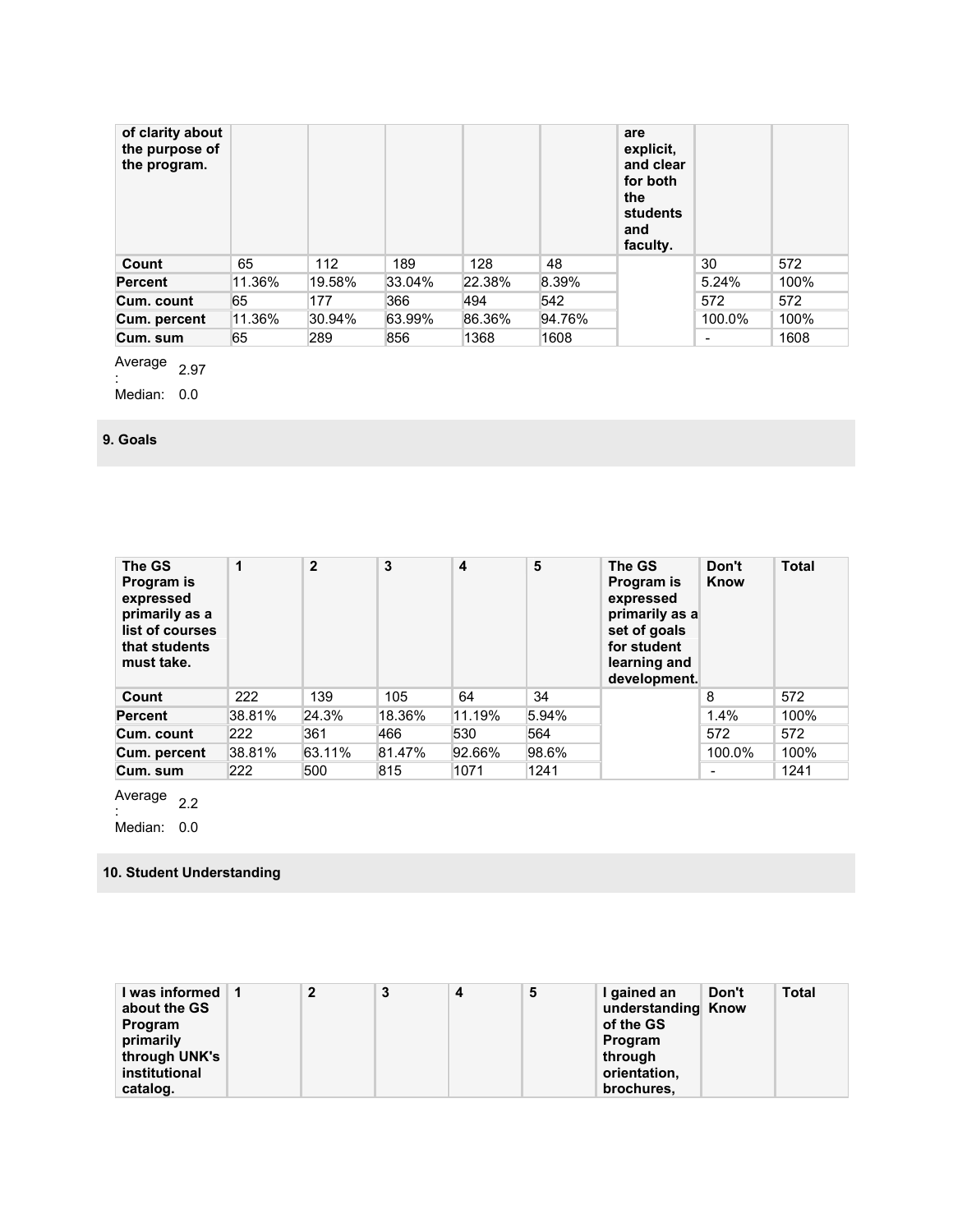|                |       |        |        |        |        | workshops,<br>etc. |        |      |
|----------------|-------|--------|--------|--------|--------|--------------------|--------|------|
| Count          | 181   | 121    | 108    | 80     | 59     |                    | 22     | 571  |
| <b>Percent</b> | 31.7% | 21.19% | 18.91% | 14.01% | 10.33% |                    | 3.85%  | 100% |
| Cum. count     | 181   | 302    | 410    | 490    | 549    |                    | 571    | 571  |
| Cum. percent   | 31.7% | 52.89% | 71.8%  | 85.81% | 96.15% |                    | 100.0% | 100% |
| Cum. sum       | 181   | 423    | 747    | 1067   | 1362   |                    |        | 1362 |

Average  $\frac{1}{2}$ <br> $\frac{1}{2}$ :

Median: 0.0

### **11. Coherence**

| The GS<br>Program is<br>made up of<br>many unrelated<br>courses. | 1      | $\mathbf{2}$ | 3      | $\overline{\mathbf{4}}$ | 5      | The GS<br>Program is<br>a coherent<br>whole<br>whose<br>courses are<br>interrelated. | Don't<br>Know            | <b>Total</b> |
|------------------------------------------------------------------|--------|--------------|--------|-------------------------|--------|--------------------------------------------------------------------------------------|--------------------------|--------------|
| Count                                                            | 141    | 168          | 142    | 80                      | 32     |                                                                                      | 9                        | 572          |
| <b>Percent</b>                                                   | 24.65% | 29.37%       | 24.83% | 13.99%                  | 5.59%  |                                                                                      | 1.57%                    | 100%         |
| Cum. count                                                       | 141    | 309          | 451    | 531                     | 563    |                                                                                      | 572                      | 572          |
| Cum. percent                                                     | 24.65% | 54.02%       | 78.85% | 92.83%                  | 98.43% |                                                                                      | 100.0%                   | 100%         |
| Cum. sum                                                         | 141    | 477          | 903    | 1223                    | 1383   |                                                                                      | $\overline{\phantom{0}}$ | 1383         |

Average  $\frac{2.46}{ }$ 

Median: 0.0

### **12. Values and Social Responsibility**

| The GS<br>Program does<br>not include<br>political, moral,<br>or ethical<br>dimensions. | 1     | $\overline{2}$ | 3      | 4      | 5      | The GS<br>Program<br><i>includes</i><br>political,<br>moral, and<br>ethical<br>dimensions. | Don't<br>Know            | <b>Total</b> |
|-----------------------------------------------------------------------------------------|-------|----------------|--------|--------|--------|--------------------------------------------------------------------------------------------|--------------------------|--------------|
| Count                                                                                   | 25    | 60             | 143    | 187    | 129    |                                                                                            | 28                       | 572          |
| <b>Percent</b>                                                                          | 4.37% | 10.49%         | 25.0%  | 32.69% | 22.55% |                                                                                            | 4.9%                     | 100%         |
| Cum. count                                                                              | 25    | 85             | 228    | 415    | 544    |                                                                                            | 572                      | 572          |
| Cum. percent                                                                            | 4.37% | 14.86%         | 39.86% | 72.55% | 95.1%  |                                                                                            | 100.0%                   | 100%         |
| Cum. sum                                                                                | 25    | 145            | 574    | 1322   | 1967   |                                                                                            | $\overline{\phantom{0}}$ | 1967         |

Average 3.62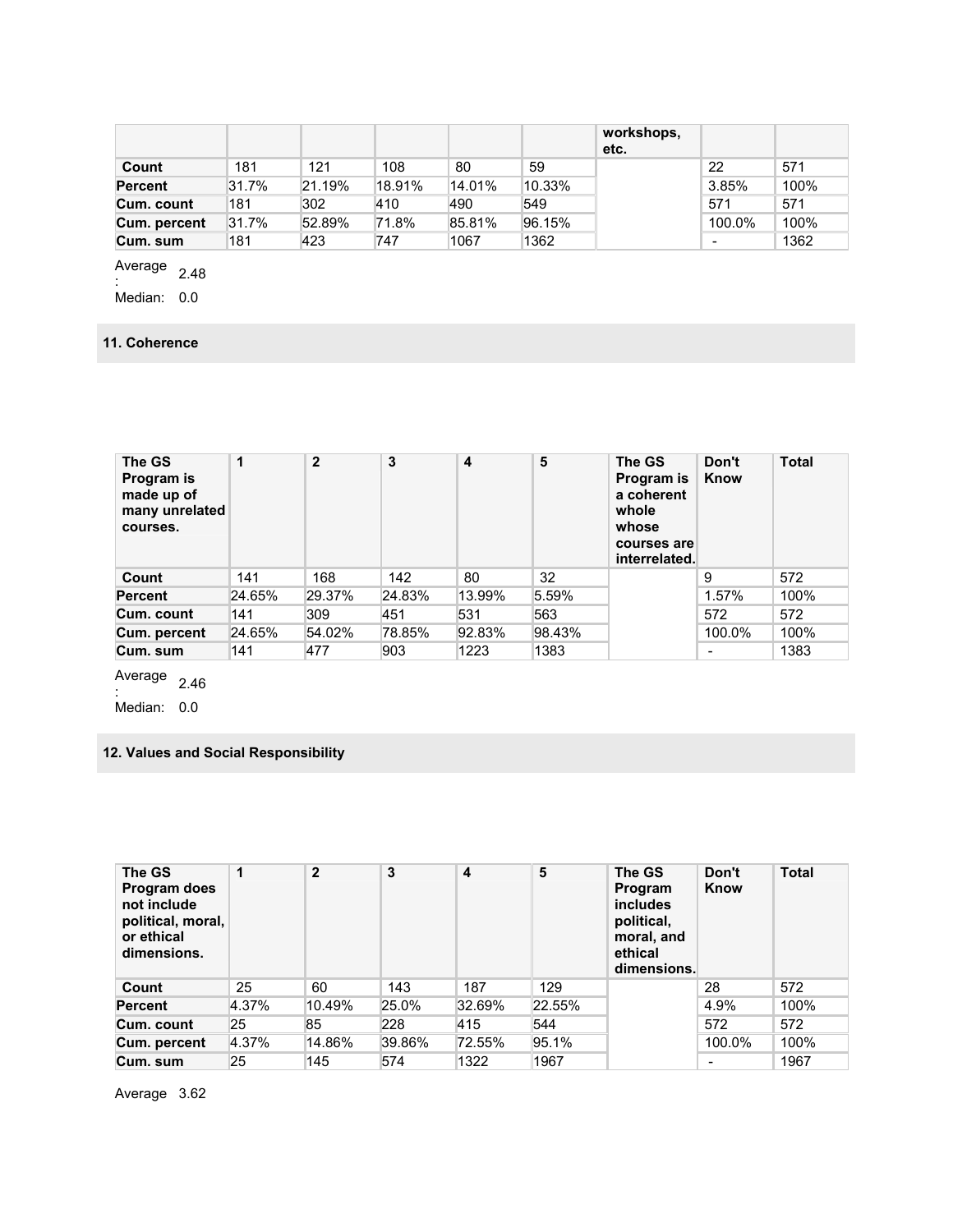: Median: 0.0

### **13. Global Perspective**

| The GS<br>Program does<br>not give<br>special<br>attention to<br>international<br>and global<br>issues. | 1     | $\mathbf{2}$ | 3      | 4      | 5      | The GS Program<br>recognizes the<br>internationalization<br>of America's<br>interests and<br>concerns. | Don't<br>Know | <b>Total</b> |
|---------------------------------------------------------------------------------------------------------|-------|--------------|--------|--------|--------|--------------------------------------------------------------------------------------------------------|---------------|--------------|
| Count                                                                                                   | 48    | 81           | 155    | 159    | 82     |                                                                                                        | 47            | 572          |
| <b>Percent</b>                                                                                          | 8.39% | 14.16%       | 27.1%  | 27.8%  | 14.34% |                                                                                                        | 8.22%         | 100%         |
| Cum. count                                                                                              | 48    | 129          | 284    | 443    | 525    |                                                                                                        | 572           | 572          |
| Cum. percent                                                                                            | 8.39% | 22.55%       | 49.65% | 77.45% | 91.78% |                                                                                                        | 100.0%        | 100%         |
| Cum. sum                                                                                                | 48    | 210          | 675    | 1311   | 1721   |                                                                                                        |               | 1721         |

Average  $\frac{1}{2}$ :

Median: 0.0

### **14. Multiculturalism**

| The GS<br>Program has<br>no multicultural<br>or diversity<br>component. | 1     | $\mathbf{2}$ | 3      | $\overline{\mathbf{4}}$ | 5      | The GS<br>Program<br>recognizes<br>the richness<br>and<br>changing<br>composition<br>of the US. | Don't<br>Know | <b>Total</b> |
|-------------------------------------------------------------------------|-------|--------------|--------|-------------------------|--------|-------------------------------------------------------------------------------------------------|---------------|--------------|
| Count                                                                   | 25    | 50           | 146    | 213                     | 105    |                                                                                                 | 33            | 572          |
| <b>Percent</b>                                                          | 4.37% | 8.74%        | 25.52% | 37.24%                  | 18.36% |                                                                                                 | 5.77%         | 100%         |
| Cum. count                                                              | 25    | 75           | 221    | 434                     | 539    |                                                                                                 | 572           | 572          |
| Cum. percent                                                            | 4.37% | 13.11%       | 38.64% | 75.87%                  | 94.23% |                                                                                                 | 100.0%        | 100%         |
| Cum. sum                                                                | 25    | 125          | 563    | 1415                    | 1940   |                                                                                                 | ۰             | 1940         |

Average

 $\frac{1}{2}$ . 3.6

Median: 0.0

### **15. Student Experience**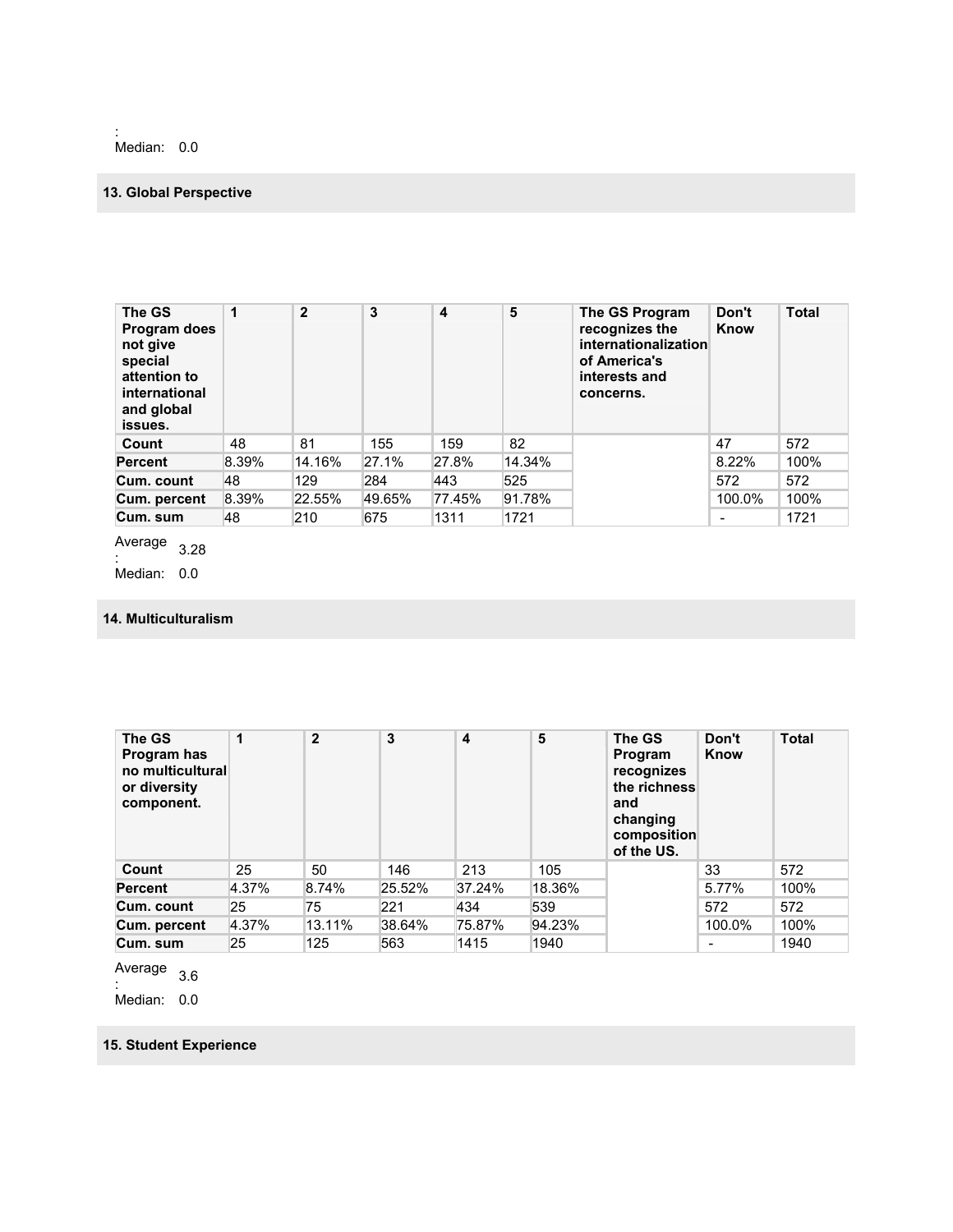| <b>UNK's GS</b><br>faculty<br>members do<br>not take<br>seriously<br>students'<br>opinions and<br>ideas. | 1      | $\mathbf{2}$ | 3      | $\overline{\mathbf{4}}$ | 5      | The GS<br><b>Faculty</b><br>takes<br>seriously<br>students'<br>opinions<br>and ideas. | Don't<br>Know            | <b>Total</b> |
|----------------------------------------------------------------------------------------------------------|--------|--------------|--------|-------------------------|--------|---------------------------------------------------------------------------------------|--------------------------|--------------|
| Count                                                                                                    | 65     | 82           | 158    | 156                     | 86     |                                                                                       | 25                       | 572          |
| <b>Percent</b>                                                                                           | 11.36% | 14.34%       | 27.62% | 27.27%                  | 15.03% |                                                                                       | 4.37%                    | 100%         |
| Cum. count                                                                                               | 65     | 147          | 305    | 461                     | 547    |                                                                                       | 572                      | 572          |
| Cum. percent                                                                                             | 11.36% | 25.7%        | 53.32% | 80.59%                  | 95.63% |                                                                                       | 100.0%                   | 100%         |
| Cum. sum                                                                                                 | 65     | 229          | 703    | 1327                    | 1757   |                                                                                       | $\overline{\phantom{a}}$ | 1757         |

Average

 $\frac{1}{2}$ : Median: 0.0

#### **16. Student Differences**

| The faculty who 1<br>teach our GS<br>courses are not<br>responsive to<br>individual<br>student needs. |       | $\overline{2}$ | 3      | 4      | 5      | The faculty Don't<br>who teach<br>our GS<br>courses<br>are<br>responsive<br>to<br>individual<br>student<br>needs. | Know   | <b>Total</b> |
|-------------------------------------------------------------------------------------------------------|-------|----------------|--------|--------|--------|-------------------------------------------------------------------------------------------------------------------|--------|--------------|
| Count                                                                                                 | 37    | 94             | 160    | 175    | 92     |                                                                                                                   | 14     | 572          |
| <b>Percent</b>                                                                                        | 6.47% | 16.43%         | 27.97% | 30.59% | 16.08% |                                                                                                                   | 2.45%  | 100%         |
| Cum. count                                                                                            | 37    | 131            | 291    | 466    | 558    |                                                                                                                   | 572    | 572          |
| Cum. percent                                                                                          | 6.47% | 22.9%          | 50.87% | 81.47% | 97.55% |                                                                                                                   | 100.0% | 100%         |
| Cum. sum                                                                                              | 37    | 225            | 705    | 1405   | 1865   |                                                                                                                   | -      | 1865         |

Average  $\frac{1}{2}$ :

Median: 0.0

# **17. Transferring**

| <b>No</b>    |  | w | . . | The GS  | Don't | Total |
|--------------|--|---|-----|---------|-------|-------|
| accomodation |  |   |     | Program | Know  |       |
| is made for  |  |   |     | İS      |       |       |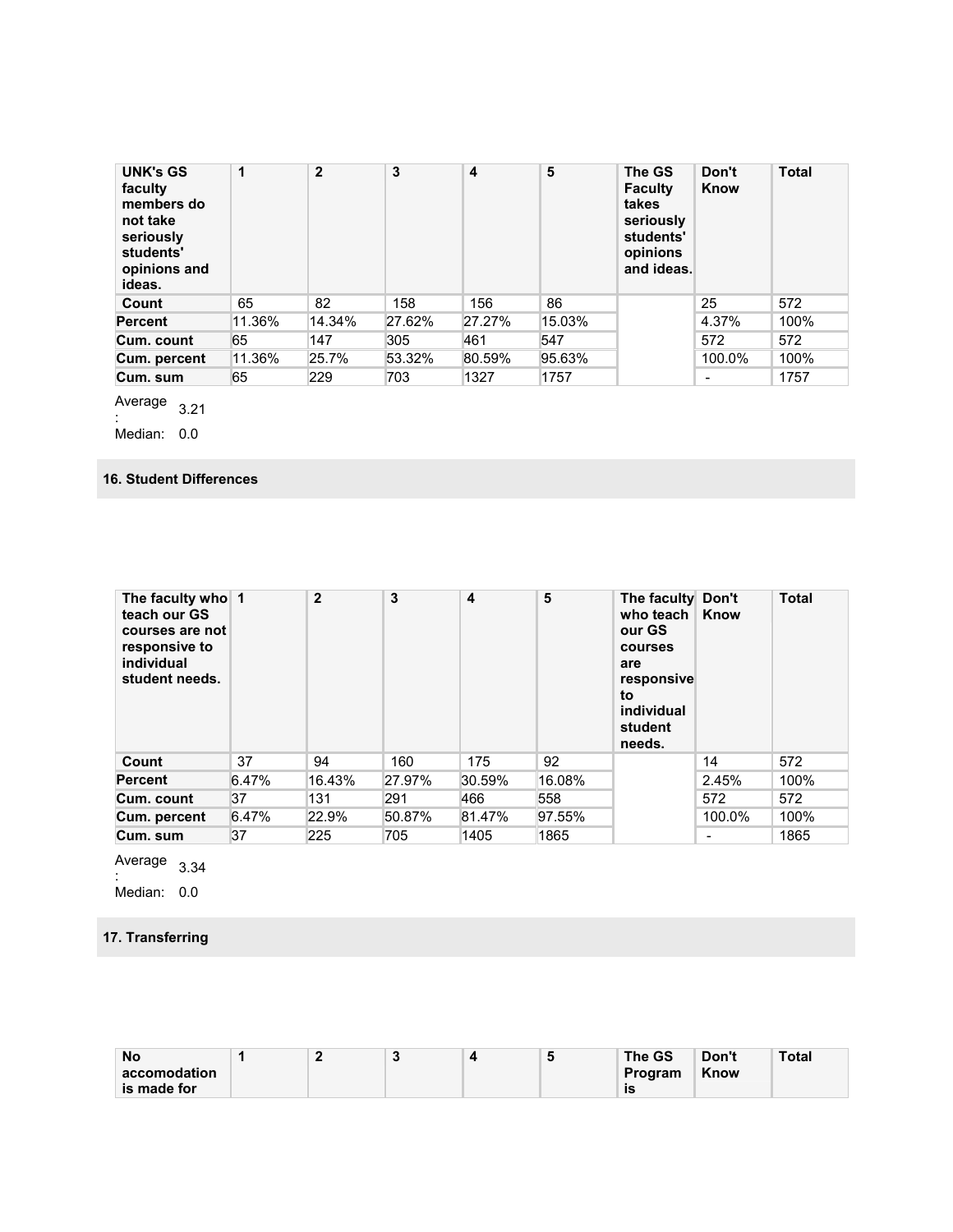| transfer<br>students to<br>meet GS course<br>requirements. |        |        |        |        |        | structured<br>to ensure<br>that<br>students<br>can<br>transfer to<br><b>UNK</b><br>without<br>credit<br>loss. |        |      |
|------------------------------------------------------------|--------|--------|--------|--------|--------|---------------------------------------------------------------------------------------------------------------|--------|------|
| Count                                                      | 58     | 60     | 91     | 90     | 69     |                                                                                                               | 204    | 572  |
| <b>Percent</b>                                             | 10.14% | 10.49% | 15.91% | 15.73% | 12.06% |                                                                                                               | 35.66% | 100% |
| Cum. count                                                 | 58     | 118    | 209    | 299    | 368    |                                                                                                               | 572    | 572  |
| Cum. percent                                               | 10.14% | 20.63% | 36.54% | 52.27% | 64.34% |                                                                                                               | 100.0% | 100% |
| Cum. sum                                                   | 58     | 178    | 451    | 811    | 1156   |                                                                                                               |        | 1156 |

Average  $\frac{1}{2}$ :

Median: 0.0

# **18. Continual Change**

| Our GS<br>Program<br>appears to be<br>static with little<br>change over<br>time. | 1      | $\mathbf{2}$ | 3      | $\overline{\mathbf{4}}$ | 5      | Our GS<br>Program<br>appears to<br>continually<br>be<br>improved<br>due to<br>periodic<br>evaluations. | Don't<br>Know | <b>Total</b> |
|----------------------------------------------------------------------------------|--------|--------------|--------|-------------------------|--------|--------------------------------------------------------------------------------------------------------|---------------|--------------|
| Count                                                                            | 92     | 105          | 145    | 75                      | 27     |                                                                                                        | 128           | 572          |
| <b>Percent</b>                                                                   | 16.08% | 18.36%       | 25.35% | 13.11%                  | 4.72%  |                                                                                                        | 22.38%        | 100%         |
| Cum. count                                                                       | 92     | 197          | 342    | 417                     | 444    |                                                                                                        | 572           | 572          |
| Cum. percent                                                                     | 16.08% | 34.44%       | 59.79% | 72.9%                   | 77.62% |                                                                                                        | 100.0%        | 100%         |
| Cum. sum                                                                         | 92     | 302          | 737    | 1037                    | 1172   |                                                                                                        | ۰             | 1172         |

Average  $\frac{2.64}{ }$ 

Median: 0.0

### **19. Faculty Experience**

| I think the GS      |  |  | Ð | I think the GS   | Don't | <b>Total</b> |
|---------------------|--|--|---|------------------|-------|--------------|
| faculty have little |  |  |   | faculty have a   | Know  |              |
| or no               |  |  |   | aood             |       |              |
| understanding of    |  |  |   | understanding of |       |              |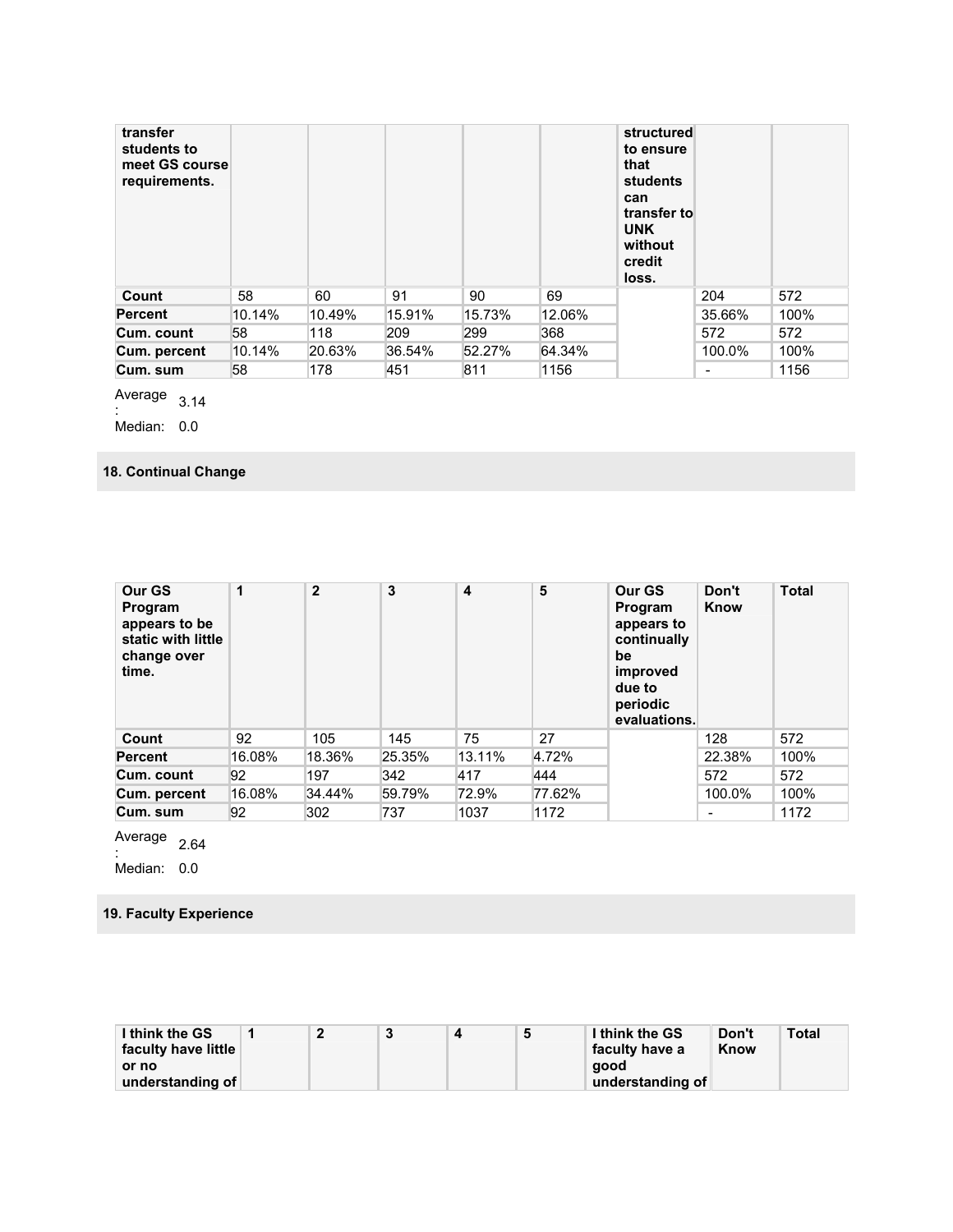| the<br>purpose/rationale<br>of the GS<br>program. |       |        |        |        |        | the<br>purpose/rationale<br>of the GS<br>program. |        |      |
|---------------------------------------------------|-------|--------|--------|--------|--------|---------------------------------------------------|--------|------|
| Count                                             | 36    | 71     | 172    | 165    | 80     |                                                   | 48     | 572  |
| <b>Percent</b>                                    | 6.29% | 12.41% | 30.07% | 28.85% | 13.99% |                                                   | 8.39%  | 100% |
| Cum. count                                        | 36    | 107    | 279    | 444    | 524    |                                                   | 572    | 572  |
| Cum. percent                                      | 6.29% | 18.71% | 48.78% | 77.62% | 91.61% |                                                   | 100.0% | 100% |
| Cum. sum                                          | 36    | 178    | 694    | 1354   | 1754   |                                                   | -      | 1754 |

Average  $\frac{1}{2}$ <br>:

Median: 0.0

# **20. Teaching**

| I think that<br>faculty and<br>chairs regard<br>teaching GS<br>courses as a<br>burden and a<br>service to non-<br>majors. | 1      | $\mathbf{2}$ | 3      | 4      | 5      | I think that<br>faculty and  <br>chairs<br>regard<br>teaching<br><b>GS</b><br>courses as<br>an<br>opportunity<br>and an<br>honor. | Don't<br>Know | <b>Total</b> |
|---------------------------------------------------------------------------------------------------------------------------|--------|--------------|--------|--------|--------|-----------------------------------------------------------------------------------------------------------------------------------|---------------|--------------|
| Count                                                                                                                     | 67     | 123          | 179    | 114    | 39     |                                                                                                                                   | 50            | 572          |
| <b>Percent</b>                                                                                                            | 11.71% | 21.5%        | 31.29% | 19.93% | 6.82%  |                                                                                                                                   | 8.74%         | 100%         |
| Cum. count                                                                                                                | 67     | 190          | 369    | 483    | 522    |                                                                                                                                   | 572           | 572          |
| Cum. percent                                                                                                              | 11.71% | 33.22%       | 64.51% | 84.44% | 91.26% |                                                                                                                                   | 100.0%        | 100%         |
| Cum. sum                                                                                                                  | 67     | 313          | 850    | 1306   | 1501   |                                                                                                                                   | ٠             | 1501         |

Average  $\frac{2.88}{1}$ 

Median: 0.0

### **21. Faculty-Student Interactions**

| The students          | $\mathbf{2}$ | 3 | 4 | 5 | The GS              | Don't | <b>Total</b> |
|-----------------------|--------------|---|---|---|---------------------|-------|--------------|
| and faculty in        |              |   |   |   | Program             | Know  |              |
| our GS                |              |   |   |   | fosters             |       |              |
| <b>Program rarely</b> |              |   |   |   | close               |       |              |
| interact outside      |              |   |   |   | <i>interactions</i> |       |              |
| of the                |              |   |   |   | between             |       |              |
| classroom.            |              |   |   |   | students            |       |              |
|                       |              |   |   |   | and faculty         |       |              |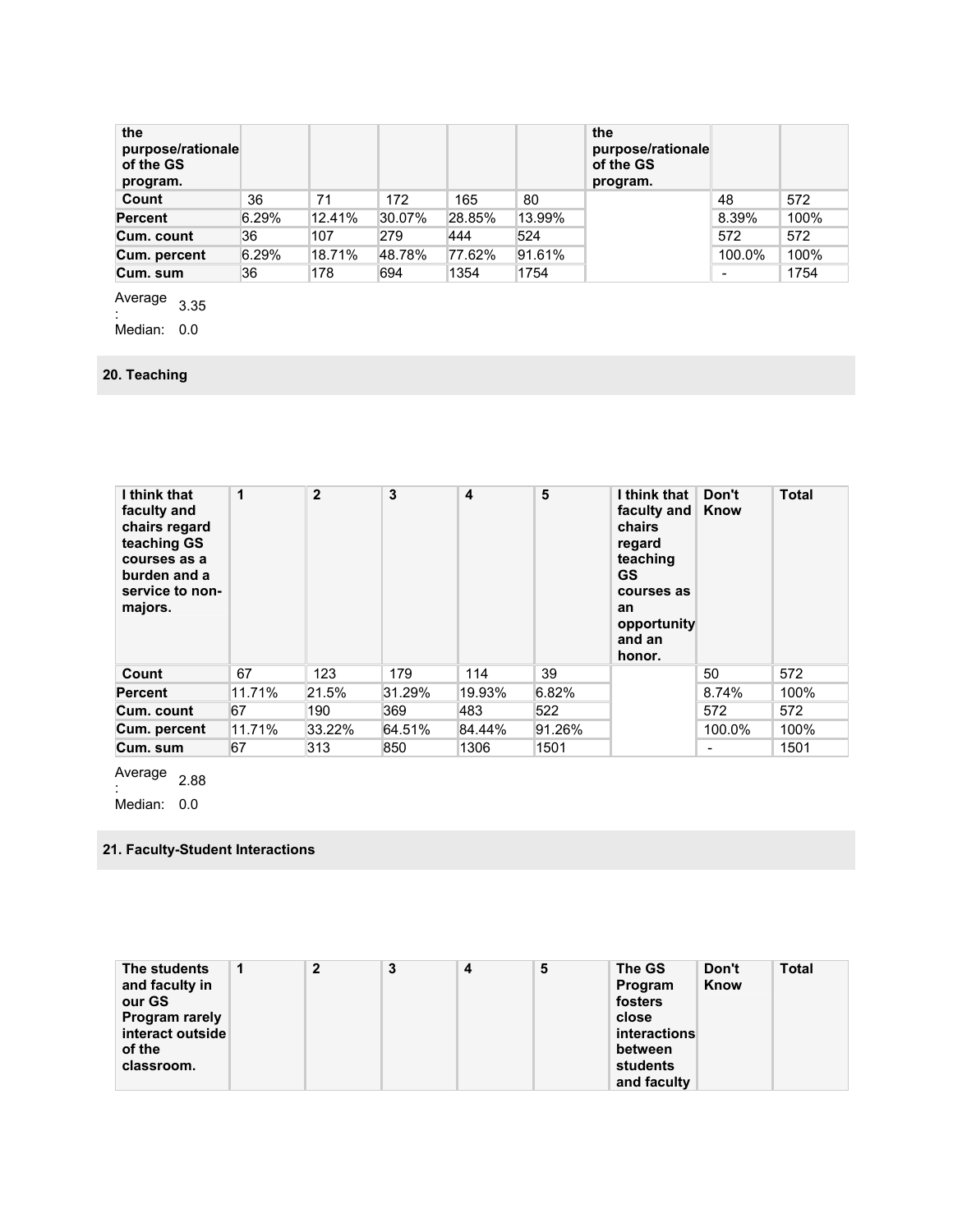|                |        |        |       |        |        | outside of<br>classes. |        |      |
|----------------|--------|--------|-------|--------|--------|------------------------|--------|------|
| Count          | 138    | 124    | 147   | 105    | 31     |                        | 27     | 572  |
| <b>Percent</b> | 24.13% | 21.68% | 25.7% | 18.36% | 5.42%  |                        | 4.72%  | 100% |
| Cum. count     | 138    | 262    | 409   | 514    | 545    |                        | 572    | 572  |
| Cum. percent   | 24.13% | 45.8%  | 71.5% | 89.86% | 95.28% |                        | 100.0% | 100% |
| Cum. sum       | 138    | 386    | 827   | 1247   | 1402   |                        | -      | 1402 |

Average  $\frac{1}{2}$ . 2.57

Median: 0.0

### **22. Faculty Community**

| It seems that<br>faculty<br>members teach<br>their own GS<br><b>courses</b><br>without<br>consultation<br>with other<br>faculty. | 1      | $\overline{2}$ | 3      | 4      | 5      | It seems<br>that GS<br>faculty<br>interact<br>across<br>disciplines<br>to projects<br>& team<br>planning. | Don't<br>Know | <b>Total</b> |
|----------------------------------------------------------------------------------------------------------------------------------|--------|----------------|--------|--------|--------|-----------------------------------------------------------------------------------------------------------|---------------|--------------|
| Count                                                                                                                            | 80     | 125            | 158    | 91     | 28     |                                                                                                           | 90            | 572          |
| <b>Percent</b>                                                                                                                   | 13.99% | 21.85%         | 27.62% | 15.91% | 4.9%   |                                                                                                           | 15.73%        | 100%         |
| Cum. count                                                                                                                       | 80     | 205            | 363    | 454    | 482    |                                                                                                           | 572           | 572          |
| Cum. percent                                                                                                                     | 13.99% | 35.84%         | 63.46% | 79.37% | 84.27% |                                                                                                           | 100.0%        | 100%         |
| Cum. sum                                                                                                                         | 80     | 330            | 804    | 1168   | 1308   |                                                                                                           |               | 1308         |

Average  $\frac{2.71}{ }$ 

Median: 0.0

# **23. Image**

| The GS<br>Program is<br>seen as as an<br>obstacle that<br>stands in the<br>way of taking<br>majors courses. | 1      | $\overline{2}$ | 3      | 4     | 5     | The GS<br>Program<br>is an<br>important<br>selling<br>point in<br>recruiting<br>other<br>students<br>to UNK. | Don't<br>Know | <b>Total</b> |
|-------------------------------------------------------------------------------------------------------------|--------|----------------|--------|-------|-------|--------------------------------------------------------------------------------------------------------------|---------------|--------------|
| Count                                                                                                       | 186    | 143            | 130    | 56    | 32    |                                                                                                              | 25            | 572          |
| <b>Percent</b>                                                                                              | 32.52% | 25.0%          | 22.73% | 9.79% | 5.59% |                                                                                                              | 4.37%         | 100%         |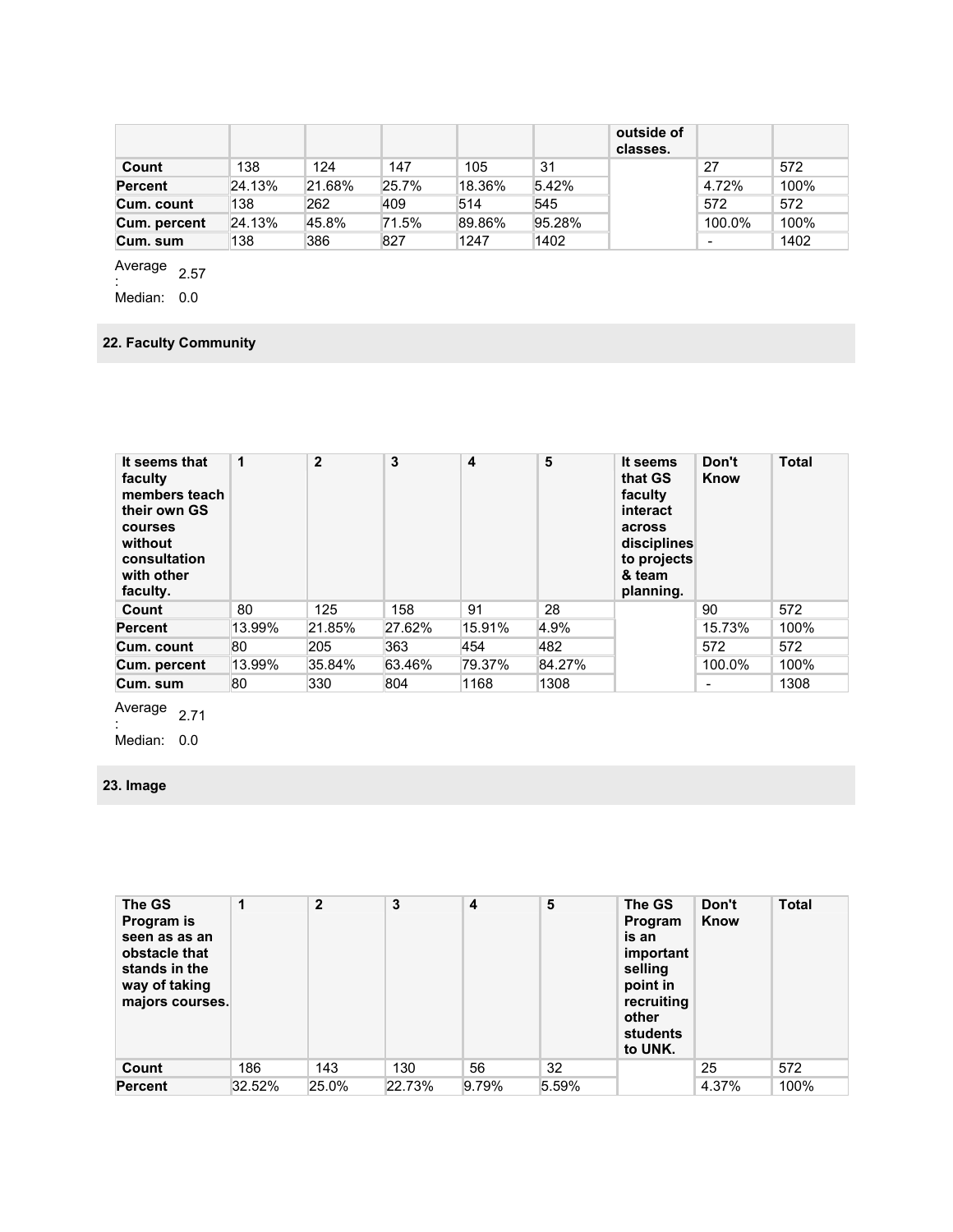| Cum. count   | 186       | 329    | 459    | 515    | 547    | 572                      | 572  |
|--------------|-----------|--------|--------|--------|--------|--------------------------|------|
| Cum. percent | $32.52\%$ | 57.52% | 80.24% | 90.03% | 95.63% | 100.0%                   | 100% |
| Cum. sum     | 186       | 472    | 862    | 1086   | 1246   | $\overline{\phantom{0}}$ | 1246 |

Average  $\frac{2.28}{1}$ 

Median: 0.0

**24. Disciplinary Links** 

| The GS<br>courses do not<br>provide a<br>foundation for<br>coursework<br>students<br>encounter in<br>their majors. | 1      | $\overline{2}$ | 3      | 4      | 5      | The GS<br><b>courses</b><br>provide an<br>important<br>foundation<br>for<br>coursework<br>students<br>encounter<br>in their<br>majors. | Don't<br>Know            | <b>Total</b> |
|--------------------------------------------------------------------------------------------------------------------|--------|----------------|--------|--------|--------|----------------------------------------------------------------------------------------------------------------------------------------|--------------------------|--------------|
| Count                                                                                                              | 80     | 116            | 158    | 139    | 57     |                                                                                                                                        | 22                       | 572          |
| <b>Percent</b>                                                                                                     | 13.99% | 20.28%         | 27.62% | 24.3%  | 9.97%  |                                                                                                                                        | 3.85%                    | 100%         |
| Cum. count                                                                                                         | 80     | 196            | 354    | 493    | 550    |                                                                                                                                        | 572                      | 572          |
| Cum. percent                                                                                                       | 13.99% | 34.27%         | 61.89% | 86.19% | 96.15% |                                                                                                                                        | 100.0%                   | 100%         |
| Cum. sum                                                                                                           | 80     | 312            | 786    | 1342   | 1627   |                                                                                                                                        | $\overline{\phantom{0}}$ | 1627         |

Average  $\frac{2.96}{2.96}$ 

Median: 0.0

### **25. Co-Curricular Activities**

| The GS<br>Program is<br>focused<br>exclusively on<br>classroom<br>teaching and<br>learning. | 1      | $\overline{2}$ | 3     | $\overline{\mathbf{4}}$ | 5     | The GS<br>Program<br>recognizes<br>that<br>valuable<br>student<br>experiences<br>occur in<br>and out of<br>the<br>classroom. | Don't<br>Know | <b>Total</b> |
|---------------------------------------------------------------------------------------------|--------|----------------|-------|-------------------------|-------|------------------------------------------------------------------------------------------------------------------------------|---------------|--------------|
| Count                                                                                       | 120    | 129            | 143   | 111                     | 44    |                                                                                                                              | 25            | 572          |
| <b>Percent</b>                                                                              | 20.98% | 22.55%         | 25.0% | 19.41%                  | 7.69% |                                                                                                                              | 4.37%         | 100%         |
| Cum. count                                                                                  | 120    | 249            | 392   | 503                     | 547   |                                                                                                                              | 572           | 572          |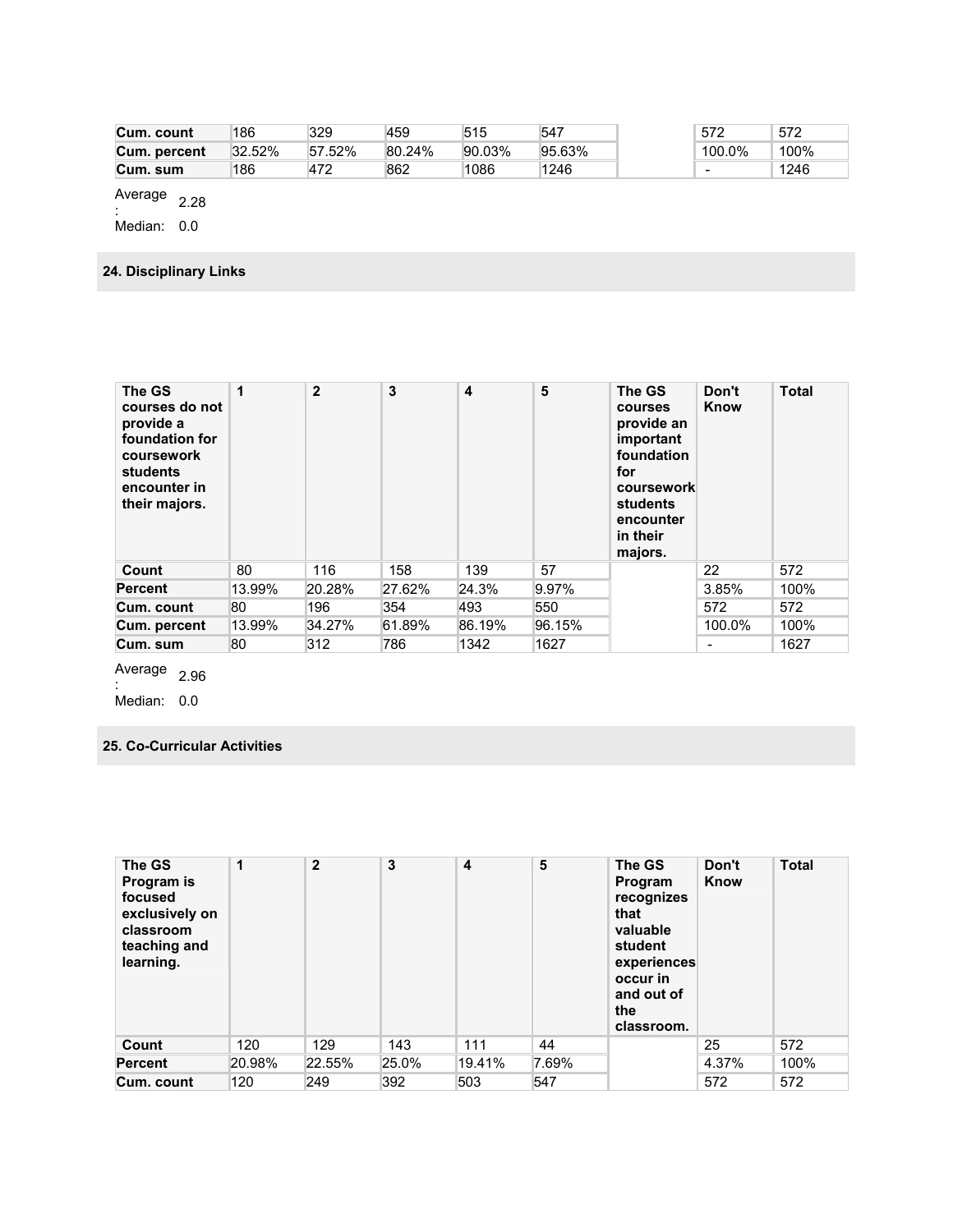| Cum. percent | 20.98% | 43.53% | 68.53% | $.94\%$<br>87 | 95.63% | 100.0% | 100% |
|--------------|--------|--------|--------|---------------|--------|--------|------|
| Cum. sum     | 120    | 378    | 807    | 125'          | 1471   | -      | 1471 |
|              |        |        |        |               |        |        |      |

Average  $\frac{2.69}{2.69}$ 

Median: 0.0

**26. Course Evaluation** 

| <b>Student GS</b><br>course<br>evaluation is an<br>expectation, but<br>does not occur<br>in all courses. | 1      | $\overline{2}$ | 3      | $\overline{\mathbf{4}}$ | 5      | It seems<br>that<br>student<br><b>GS</b><br>course<br>evaluation<br>is<br>important<br>in<br>deciding<br>what<br>courses<br>will be<br>offered. | Don't<br>Know            | <b>Total</b> |
|----------------------------------------------------------------------------------------------------------|--------|----------------|--------|-------------------------|--------|-------------------------------------------------------------------------------------------------------------------------------------------------|--------------------------|--------------|
| Count                                                                                                    | 62     | 75             | 163    | 112                     | 58     |                                                                                                                                                 | 102                      | 572          |
| <b>Percent</b>                                                                                           | 10.84% | 13.11%         | 28.5%  | 19.58%                  | 10.14% |                                                                                                                                                 | 17.83%                   | 100%         |
| Cum. count                                                                                               | 62     | 137            | 300    | 412                     | 470    |                                                                                                                                                 | 572                      | 572          |
| Cum. percent                                                                                             | 10.84% | 23.95%         | 52.45% | 72.03%                  | 82.17% |                                                                                                                                                 | 100.0%                   | 100%         |
| Cum. sum                                                                                                 | 62     | 212            | 701    | 1149                    | 1439   |                                                                                                                                                 | $\overline{\phantom{a}}$ | 1439         |

Average  $\frac{206}{206}$ 

Median: 0.0

# **27. Changes**

| I would like to<br>see the GS<br>Program stay<br>the same. | $\mathbf 1$ | $\overline{2}$ | 3      | 4      | 5      | I would<br>like to see Know<br>major<br>changes<br>in the GS<br>Program. | Don't  | <b>Total</b> |
|------------------------------------------------------------|-------------|----------------|--------|--------|--------|--------------------------------------------------------------------------|--------|--------------|
| Count                                                      | 26          | 49             | 142    | 133    | 176    |                                                                          | 45     | 571          |
| <b>Percent</b>                                             | 4.55%       | 8.58%          | 24.87% | 23.29% | 30.82% |                                                                          | 7.88%  | 100%         |
| Cum. count                                                 | 26          | 75             | 217    | 350    | 526    |                                                                          | 571    | 571          |
| Cum. percent                                               | 4.55%       | 13.13%         | 38.0%  | 61.3%  | 92.12% |                                                                          | 100.0% | 100%         |
| Cum. sum                                                   | 26          | 124            | 550    | 1082   | 1962   |                                                                          | -      | 1962         |

Average 3.73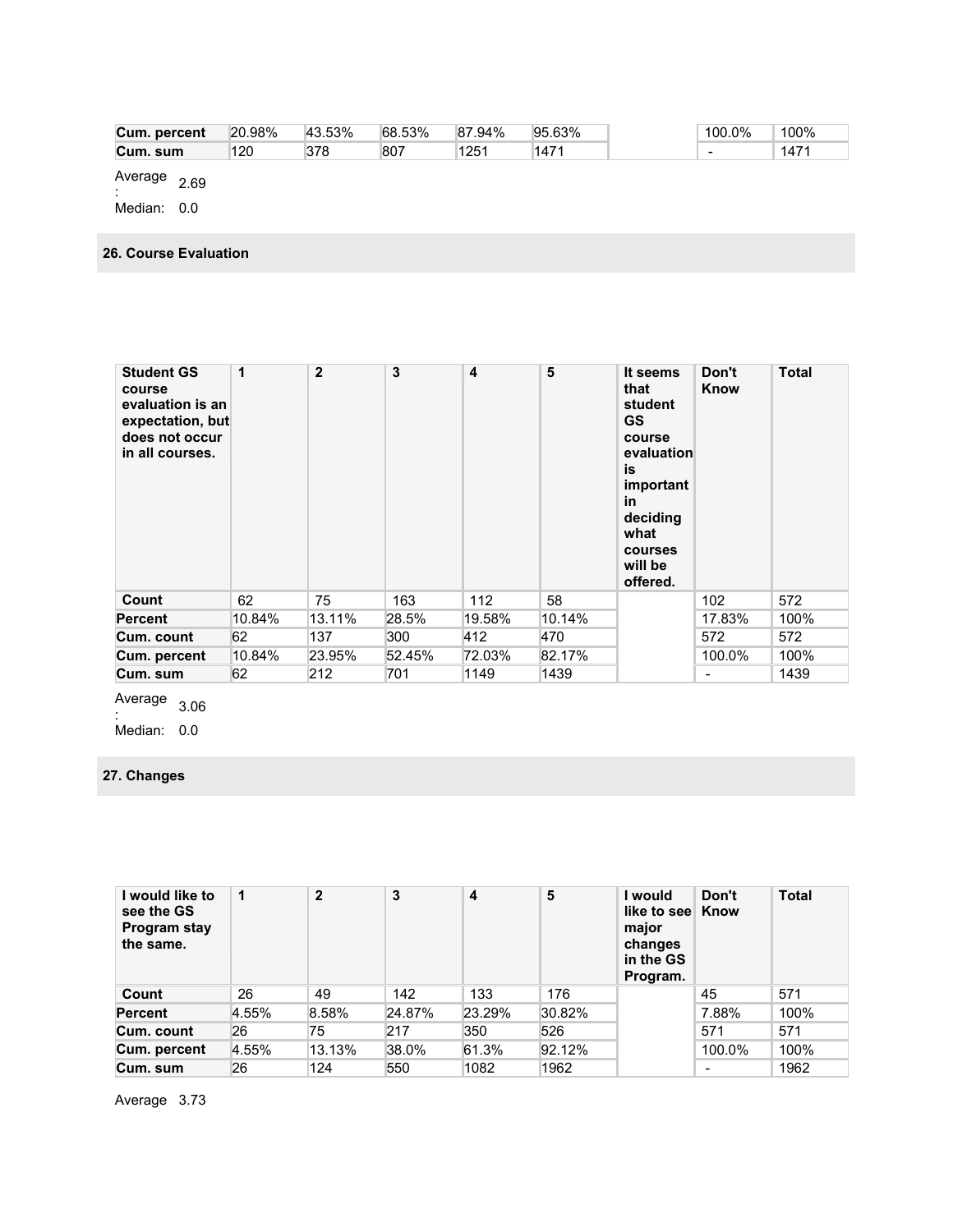: Median: 0.0

# **28. Teaching format**

| l prefer classes 1<br>that are lecture<br>format. |       | $\mathbf{2}$ | 3      | 4      | 5      | I prefer<br>classes that<br>are activity<br>based. | Total |
|---------------------------------------------------|-------|--------------|--------|--------|--------|----------------------------------------------------|-------|
| Count                                             | 42    | 69           | 169    | 145    | 182    |                                                    | 607   |
| <b>Percent</b>                                    | 6.92% | 11.37%       | 27.84% | 23.89% | 29.98% |                                                    | 100%  |
| Cum. count                                        | 42    | 111          | 280    | 425    | 607    |                                                    | 607   |
| Cum. percent                                      | 6.92% | 18.29%       | 46.13% | 70.02% | 100.0% |                                                    | 100%  |
| Cum. sum                                          | 42    | 180          | 687    | 1267   | 2177   |                                                    | 2177  |

Average  $\frac{1}{2}$ :

Median: 0.0

### **29. Cooperative Education**

| I prefer to<br>complete all<br>class work on<br>my own. | 1      | $\mathbf{2}$ | 3      | 4      | 5      | I prefer<br><b>courses</b><br>that include<br>group work. | <b>Total</b> |
|---------------------------------------------------------|--------|--------------|--------|--------|--------|-----------------------------------------------------------|--------------|
| Count                                                   | 172    | 115          | 174    | 95     | 52     |                                                           | 608          |
| <b>Percent</b>                                          | 28.29% | 18.91%       | 28.62% | 15.63% | 8.55%  |                                                           | 100%         |
| Cum. count                                              | 172    | 287          | 461    | 556    | 608    |                                                           | 608          |
| Cum. percent                                            | 28.29% | 47.2%        | 75.82% | 91.45% | 100.0% |                                                           | 100%         |
| Cum. sum                                                | 172    | 402          | 924    | 1304   | 1564   |                                                           | 1564         |

Average  $\frac{2.57}{1}$ 

Median: 0.0

**30. To what degree would you like to see GS courses offered on-line?** 

| Not at all     |       |        | u     |        |        | Very much | Total |
|----------------|-------|--------|-------|--------|--------|-----------|-------|
| Count          | 60    | 70     | 166   | 131    | 181    |           | 608   |
| <b>Percent</b> | 9.87% | 11.51% | 27.3% | 21.55% | 29.77% |           | 100%  |
| Cum. count     | 60    | 130    | 296   | 427    | 608    |           | 608   |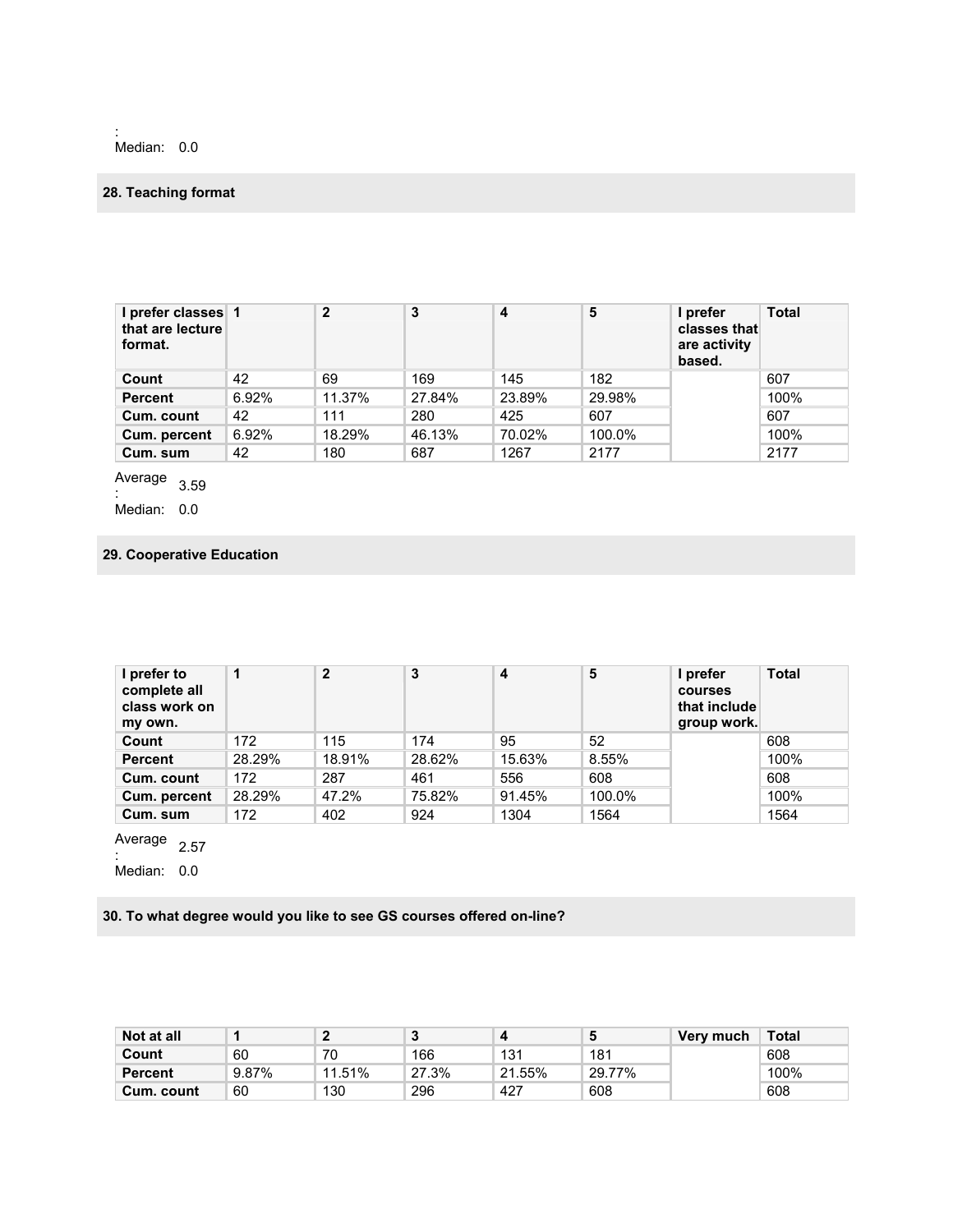| Cum.<br>percent | 87%<br>ី 9.87 | 1.38%<br>$\mathbf{a}$ | 48.68% | 70.23%    | 100.0%                      | 100%      |
|-----------------|---------------|-----------------------|--------|-----------|-----------------------------|-----------|
| Cum.<br>. sum   | 60            | 200                   | 698    | 1000<br>ᅩ | .2127<br>14 I<br>. <u>.</u> | 2427<br>. |

Average  $\frac{1}{2}$ :

Median: 0.0

### **31. Continuation**

| I would like to<br>see the GS<br>Program<br>discontinued. | 1      | $\mathbf{2}$ | 3      | 4      | 5      | I would like Don't<br>to see the<br><b>GS</b><br>Program<br>continue<br>as part of<br>the<br>curriculum. | Know                     | <b>Total</b> |
|-----------------------------------------------------------|--------|--------------|--------|--------|--------|----------------------------------------------------------------------------------------------------------|--------------------------|--------------|
| Count                                                     | 91     | 87           | 113    | 130    | 123    |                                                                                                          | 27                       | 571          |
| <b>Percent</b>                                            | 15.94% | 15.24%       | 19.79% | 22.77% | 21.54% |                                                                                                          | 4.73%                    | 100%         |
| Cum. count                                                | 91     | 178          | 291    | 421    | 544    |                                                                                                          | 571                      | 571          |
| Cum. percent                                              | 15.94% | 31.17%       | 50.96% | 73.73% | 95.27% |                                                                                                          | 100.0%                   | 100%         |
| Cum. sum                                                  | 91     | 265          | 604    | 1124   | 1739   |                                                                                                          | $\overline{\phantom{0}}$ | 1739         |
| Avorago                                                   |        |              |        |        |        |                                                                                                          |                          |              |

Average  $\frac{1}{2}$ :

Median: 0.0

**32. When I first came to UNK, if I had received more information about the GS Program, I would have been able to see more value in it.** 

| <b>Strongly</b><br><b>Disagree</b> |       | $\mathbf{2}$ | 3      | 4      | 5      | <b>Strongly</b><br>Agree | Don't<br>Know | <b>Total</b> |
|------------------------------------|-------|--------------|--------|--------|--------|--------------------------|---------------|--------------|
| Count                              | 47    | 62           | 156    | 124    | 85     |                          | 97            | 571          |
| <b>Percent</b>                     | 8.23% | 10.86%       | 27.32% | 21.72% | 14.89% |                          | 16.99%        | 100%         |
| Cum. count                         | 47    | 109          | 265    | 389    | 474    |                          | 571           | 571          |
| Cum. percent                       | 8.23% | ி9.09%       | 46.41% | 68.13% | 83.01% |                          | 100.0%        | 100%         |
| Cum. sum                           | 47    | 171          | 639    | 1135   | 1560   |                          | -             | 1560         |

Average  $\frac{1}{2}$ :

Median: 0.0

**33. I would like to be informed about the GS Program at UNK, including any changes made to the program, and the results of data collected in assessing the program.**